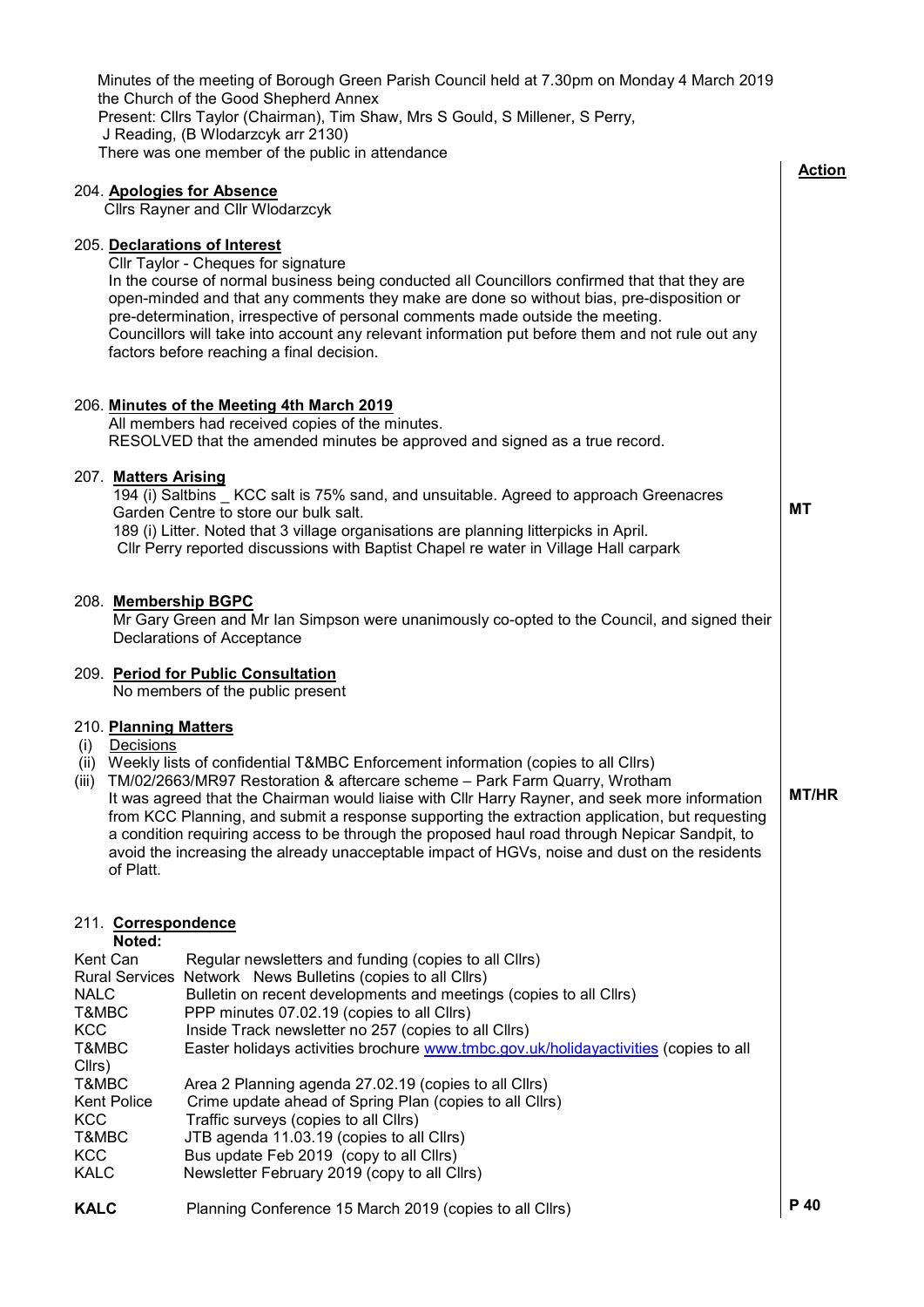|                                                                                                                                                                                                                                                                                                                                                                                                                                                                                                                                                                                               | Minutes of the meeting of BGPC 4 March 2019 Page 2                                                                                                                                                                                                                                                                                                                                    | <b>Action</b> |  |
|-----------------------------------------------------------------------------------------------------------------------------------------------------------------------------------------------------------------------------------------------------------------------------------------------------------------------------------------------------------------------------------------------------------------------------------------------------------------------------------------------------------------------------------------------------------------------------------------------|---------------------------------------------------------------------------------------------------------------------------------------------------------------------------------------------------------------------------------------------------------------------------------------------------------------------------------------------------------------------------------------|---------------|--|
| <b>T&amp;MBC</b>                                                                                                                                                                                                                                                                                                                                                                                                                                                                                                                                                                              | Booklet and additional information on future recycling/waste collection services<br>Minutes of the meeting of BGPC 4 February 2019 Page 3                                                                                                                                                                                                                                             |               |  |
|                                                                                                                                                                                                                                                                                                                                                                                                                                                                                                                                                                                               | <b>Quarry Hill WI</b> Environmental Champions Award for work re plastic and its disposal (copies to all                                                                                                                                                                                                                                                                               |               |  |
| Cllrs)<br><b>KCC</b>                                                                                                                                                                                                                                                                                                                                                                                                                                                                                                                                                                          | Attachments to street lighting furniture 2019 (copies to all Cllrs)<br>Minutes of the meeting of BGPC 4 March 2019 Page 2                                                                                                                                                                                                                                                             |               |  |
| <b>KCC</b><br><b>KALC</b><br>Cllrs)                                                                                                                                                                                                                                                                                                                                                                                                                                                                                                                                                           | Grange Park School Education consultation (copies to all Cllrs)<br>Kent Resilience Forum: parish pack- Preparing for Emergencies in Kent(copies to all                                                                                                                                                                                                                                |               |  |
| <b>KALC</b>                                                                                                                                                                                                                                                                                                                                                                                                                                                                                                                                                                                   | Relations between Parishes and PCSOs (copies to all Cllrs)<br>BG Primary School Request for financial donation: school leavers' party (copy to all Cllrs)                                                                                                                                                                                                                             |               |  |
| 212. Potters Mede Grounds and Pavilion<br>(i) Condition and maintenance of the ground: Chairman will meet Mr Willard and Kevin Clarke to<br>investigate water logging on the main pitch, and will contact Pearl Drainage for advice<br>(ii) Dog fouling - TMBC are the authority with responsibility for Public Space Protection Orders and<br>Dog Wardens, and future complaints should be directed to them.<br>(iii) Improved watering system: Nothing to report<br>(iv) Support expressed for a repeat Community Event in June 2019.<br>(v) Approve carpet cleaning for Main Hall.- AGREED |                                                                                                                                                                                                                                                                                                                                                                                       |               |  |
| 213. Recreation Ground<br>(i)<br>(ii)<br>(iii)                                                                                                                                                                                                                                                                                                                                                                                                                                                                                                                                                | Bowls Club lease: no report<br>Dog fouling- as discussed under item 192(ii) of the agenda<br>To agree EDF charges                                                                                                                                                                                                                                                                     |               |  |
| 214. Village Enhancements<br>(i)                                                                                                                                                                                                                                                                                                                                                                                                                                                                                                                                                              | Chairman to purchase 3 new Union Flags at £49 each +vat + carriage - AGREED                                                                                                                                                                                                                                                                                                           | МT            |  |
| 215. Financial Matters<br>(i) Appointment of Internal Auditor for 2019/2020 & 2020/2021<br>and approve Fee Adjustment: RESOLVED<br>(ii) To receive Internal Auditors 6 month report 2018/19 - NOTED<br>Including Chairman's tendency to be partisan on official websites<br>(iii) Annual Review and approval of Internal Risk Controls - AGREED<br>(iv) To consider approval of re-investment of reserves - AGREED                                                                                                                                                                            |                                                                                                                                                                                                                                                                                                                                                                                       |               |  |
| 216. T&MBC Local Plan                                                                                                                                                                                                                                                                                                                                                                                                                                                                                                                                                                         | (i) Two Planning Inspectors have been appointed, and a Program Officer louise@poservices.co.uk<br>(ii) Inspectors have written a strong letter to TMBC requiring urgent new evidence.<br>(iii) The Election "purdah" period commences 18th March 2019 after which the Parish Council cannot<br>make politically sensitive decisions, and must sever any links with political websites |               |  |
| 217. Standing Orders                                                                                                                                                                                                                                                                                                                                                                                                                                                                                                                                                                          | To agree Model Standing Orders with updated BGPC proposed amendments, and after discussion<br>retaining the 6 month rule - AGREED                                                                                                                                                                                                                                                     |               |  |
| 218. Defibrillator                                                                                                                                                                                                                                                                                                                                                                                                                                                                                                                                                                            | Station site does not now seem achievable, so Cllr Perry will investigate possible new sites,<br>including the Recreation Ground and the Church of the Good Shepherd                                                                                                                                                                                                                  | <b>SP</b>     |  |
| <b>H+H Celcon Ltd</b><br>219.                                                                                                                                                                                                                                                                                                                                                                                                                                                                                                                                                                 | (i) Chairman reported a video survey counting H+H Celcon HGVs entering and leaving the site<br>(ii) Clerk reported contact with H+H Celcon inviting members to a meeting on 14th March. Cllrs<br>Millener, Perry, Shaw and Taylor to attend.                                                                                                                                          |               |  |
|                                                                                                                                                                                                                                                                                                                                                                                                                                                                                                                                                                                               |                                                                                                                                                                                                                                                                                                                                                                                       | P41           |  |